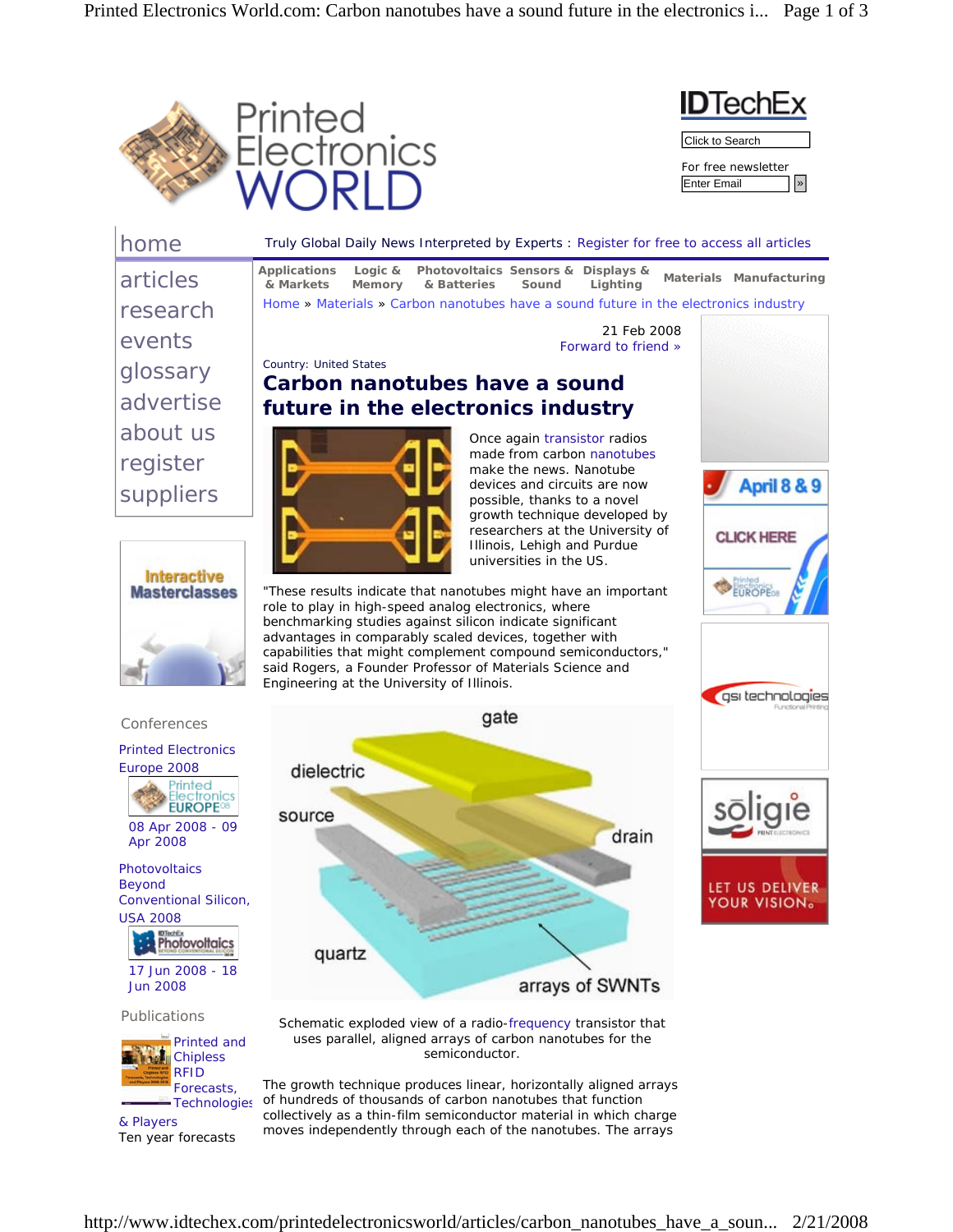#### 2008-2018



Players & Opportunities 2007- 2027

Printed and potentially printed organic, inorganic and composite

Articles

"Power shirt" would harvest energy from physical movement

**Biohybrids can** generate force to grip, pump, walk, or swim - USA

**Advanced** Modular Solutions introduce state of art EL power supply

**Manufacturing** microfluidic biosensors

can be integrated into electronic devices and circuits by conventional chip-processing techniques.

*"The ability to grow these densely packed horizontal arrays of nanotubes to produce high current outputs, and the ability to manufacture the arrays reliably and in large quantities, allows us to build circuits and transistors with high performance,"* Rogers said.

Rogers and collaborators at the University of Illinois and Northrop Grumman a defense and technology company, fabricated nanotube transistor radios, in which nanotube devices provided all of the key functions. The radios were based on a heterodyne receiver design consisting of four capacitively coupled stages: an active resonant antenna, two radio-frequency amplifiers, and an audio amplifier, all based on nanotube devices. Headphones plugged directly into the output of a nanotube transistor. In all, seven nanotube transistors were incorporated into the design of each radio.

The researchers were able to tune one of the nanotube-transistor radios to WBAL-AM (1090) in Baltimore, to pick up a traffic report during one of the tests.

*"We were not trying to make the world's tiniest radios,"* Rogers said. *"The nanotube radios are a demonstration, an important milestone toward building the technology into a form that ultimately would be commercially competitive with entrenched approaches."*

A team of researchers with the US Department of Energy's Lawrence Berkeley National Laboratory (Berkeley Lab) claim to have made the smallest radio ever made from a single carbon nanotube. Read an earlier article on PEW called Berkeley Lab, USA create the smallest radio ever made.

A paper on the nanotube-transistor radios, by Rogers and engineers at Northrop Grumman is available in the Proceedings of the National Academy of Sciences.

Reference and source of images: University of Illinois

For more attend Printed Electronics Europe 2008. Also read Organic and Printed Electronics in North America.

Forward to friend »



By Teresa Henry

# **Truly Global Daily News Interpreted by Experts : Register for free to access all articles**

## **To learn More:**

### **Attend:**

- Printed Electronics Europe 2008
- Photovoltaics Beyond Conventional Silicon, USA 2008

**Read the latest research:** 

### **Other Recent Articles**

• "Power shirt" would harvest energy from physical movement • Biohybrids can generate force to grip, pump, walk, or swim -

USA • Advanced Modular Solutions introduce state of art EL power

supply • Manufacturing microfluidic

biosensors

**Read more articles on**